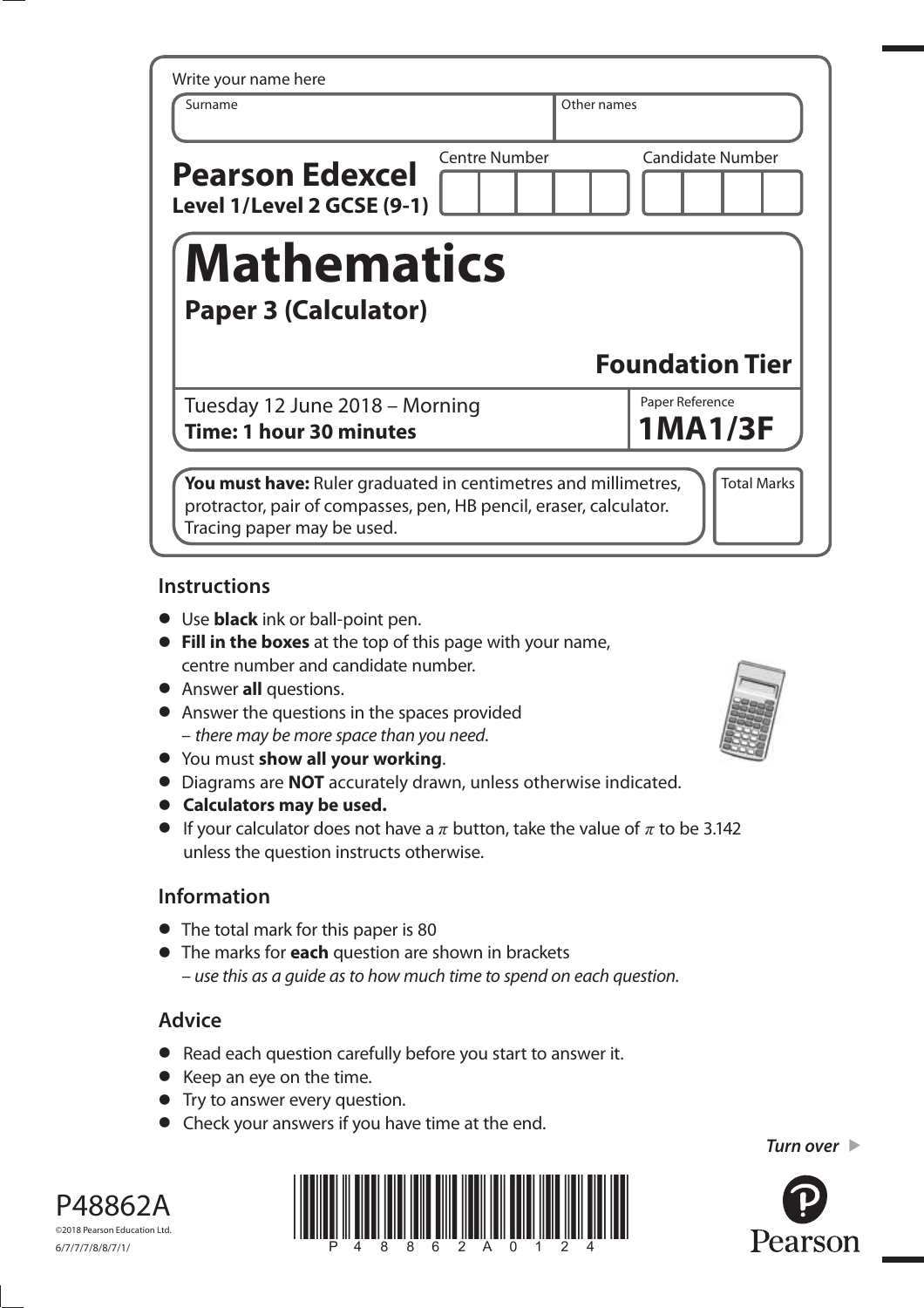| Write your answers in the spaces provided.                 |                                   |               |
|------------------------------------------------------------|-----------------------------------|---------------|
| You must write down all the stages in your working.        |                                   |               |
|                                                            |                                   |               |
| Write $\frac{9}{10}$ as a decimal.<br>$\mathbf{1}$         |                                   |               |
|                                                            |                                   |               |
|                                                            |                                   |               |
|                                                            | (Total for Question 1 is 1 mark)  |               |
| Write 0.3 as a percentage.                                 |                                   |               |
|                                                            |                                   | $\frac{0}{0}$ |
|                                                            | (Total for Question 2 is 1 mark)  |               |
|                                                            |                                   |               |
| Write the number 2538 correct to the nearest hundred.<br>3 |                                   |               |
|                                                            |                                   |               |
|                                                            |                                   |               |
|                                                            | (Total for Question 3 is 1 mark)  |               |
| Here are the first 4 terms of a sequence.                  |                                   |               |
| $\overline{2}$<br>9<br>16                                  | 23                                |               |
| (a) (i) Write down the next term in the sequence.          |                                   |               |
|                                                            |                                   |               |
|                                                            | $(\bot)$                          |               |
| (ii) Explain how you got your answer.                      |                                   |               |
|                                                            | (1)                               |               |
| (b) Work out the 10th term of the sequence.                |                                   |               |
|                                                            |                                   |               |
|                                                            |                                   |               |
|                                                            |                                   |               |
|                                                            | (1)                               |               |
|                                                            | (Total for Question 4 is 3 marks) |               |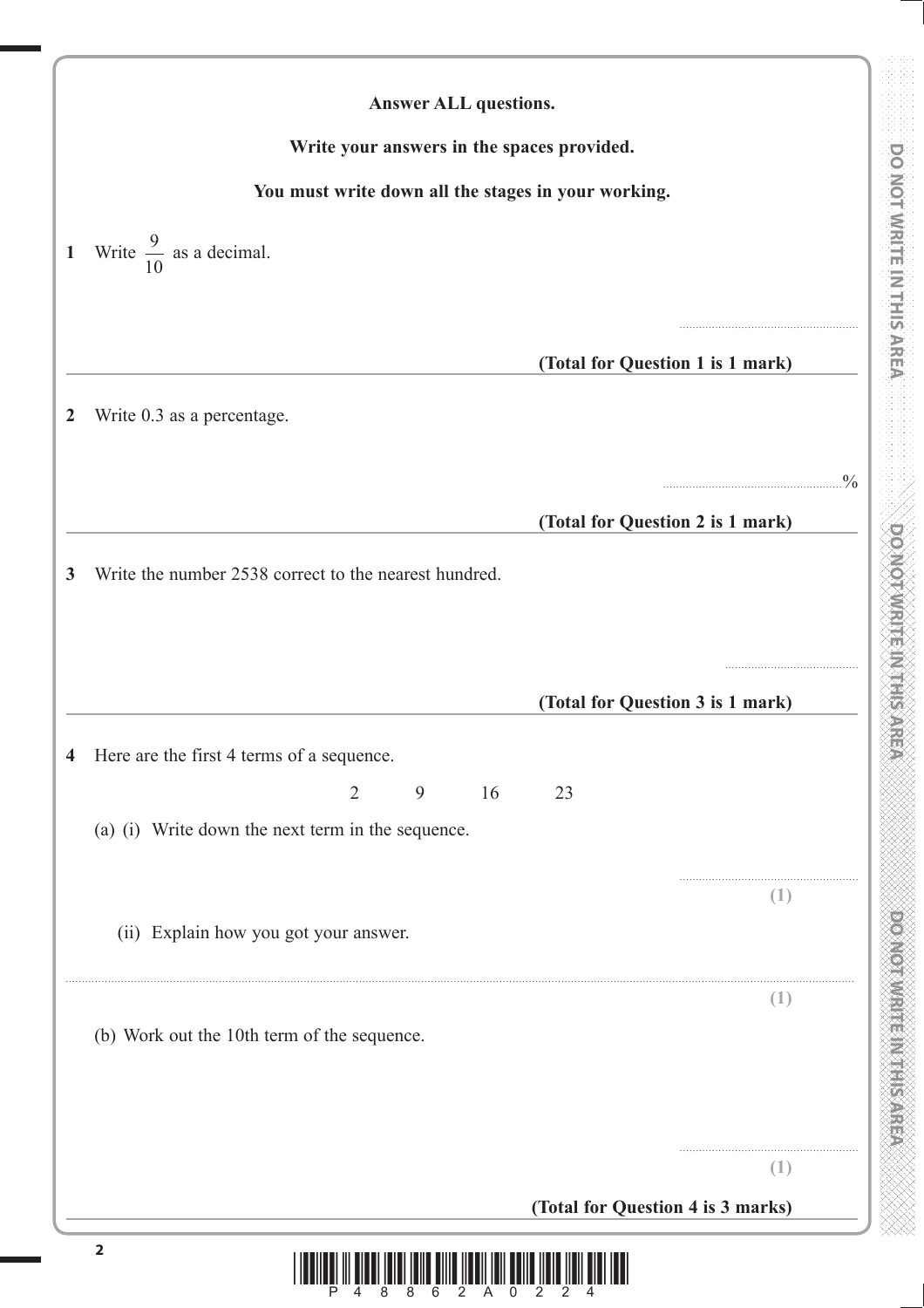|                                   |                                     |                                    | 7     | $\mathfrak{Z}$ | $\overline{4}$ | 9                                                                                    |  |
|-----------------------------------|-------------------------------------|------------------------------------|-------|----------------|----------------|--------------------------------------------------------------------------------------|--|
| DO NOT WRITE IN THIS AREA         |                                     |                                    |       |                |                | (a) Use three of these digits to write down the largest possible 3-digit number.     |  |
|                                   |                                     |                                    |       |                |                |                                                                                      |  |
|                                   |                                     |                                    |       |                |                |                                                                                      |  |
|                                   | (b) Here are four different digits. |                                    |       |                |                |                                                                                      |  |
|                                   |                                     |                                    | $8\,$ | $\overline{2}$ | $\mathbf{1}$   | 6                                                                                    |  |
|                                   |                                     | You must use each digit only once. |       |                |                | Put one of these digits in each box to give the smallest possible answer to the sum. |  |
|                                   |                                     |                                    |       |                |                |                                                                                      |  |
|                                   |                                     |                                    |       |                |                |                                                                                      |  |
|                                   |                                     |                                    |       |                |                | (Total for Question 5 is 2 m                                                         |  |
| <b>DONOTWRITEINTHIS AREA</b><br>6 | Write down all the factors of 30    |                                    |       |                |                |                                                                                      |  |
|                                   |                                     |                                    |       |                |                |                                                                                      |  |
|                                   |                                     |                                    |       |                |                |                                                                                      |  |
|                                   |                                     |                                    |       |                |                |                                                                                      |  |
|                                   |                                     |                                    |       |                |                |                                                                                      |  |
|                                   |                                     |                                    |       |                |                | (Total for Question 6 is 2 m                                                         |  |
|                                   |                                     |                                    |       |                |                |                                                                                      |  |
|                                   |                                     |                                    |       |                |                |                                                                                      |  |
| <b>PONOTWEITEINTHISAREA</b>       |                                     |                                    |       |                |                |                                                                                      |  |
|                                   |                                     |                                    |       |                |                |                                                                                      |  |
|                                   |                                     |                                    |       |                |                |                                                                                      |  |
|                                   |                                     |                                    |       |                |                |                                                                                      |  |
|                                   |                                     |                                    |       |                |                |                                                                                      |  |

**5** Here are four digits.



....................................................... **(1)**

**(1)**

**(Total for Question 5 is 2 marks)**

..............................................................................................................

**(Total for Question 6 is 2 marks)**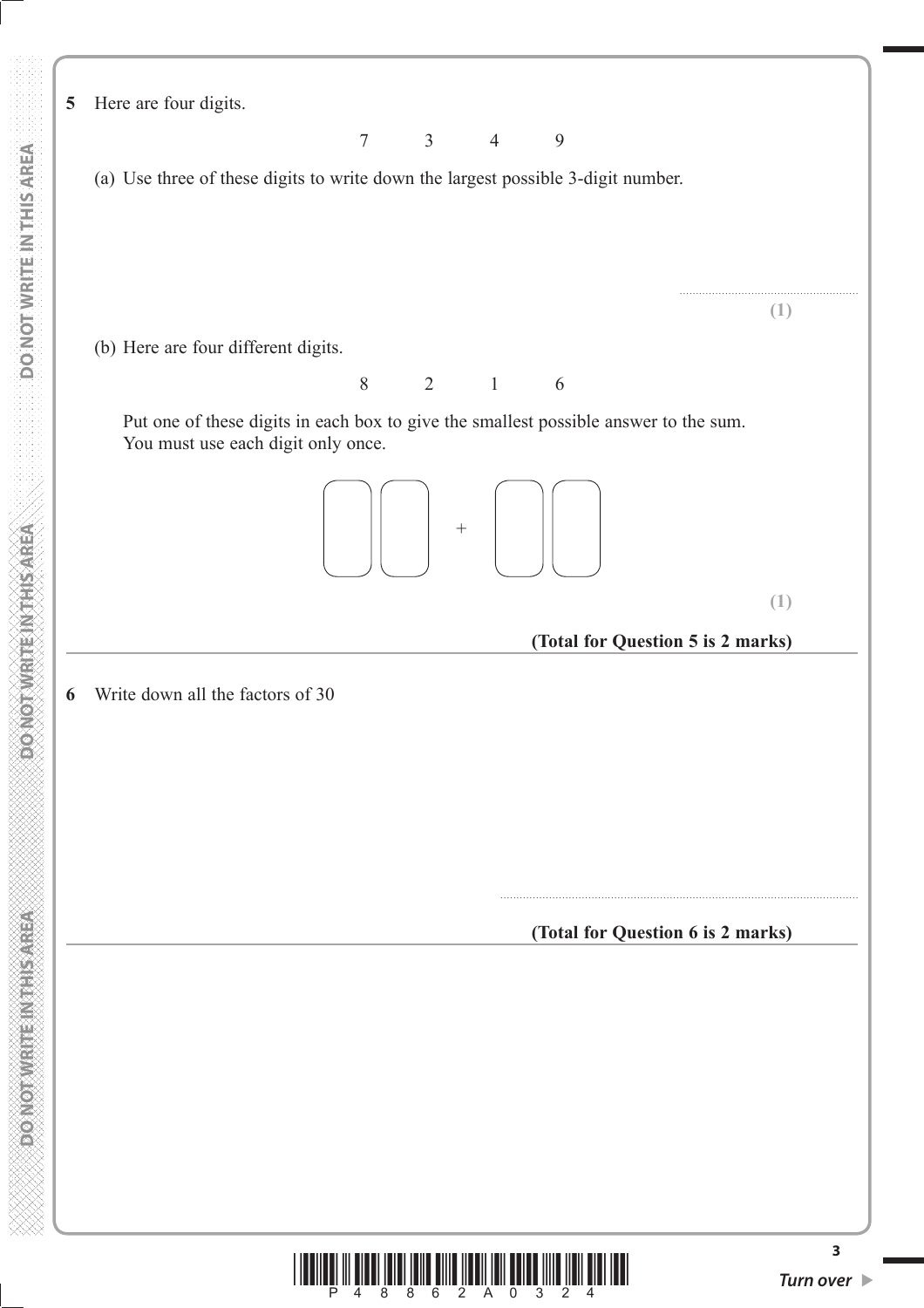| $\overline{7}$ | David has twice as many cousins as Becky.                               |                                   |                         |
|----------------|-------------------------------------------------------------------------|-----------------------------------|-------------------------|
|                | Becky has twice as many cousins as Nishat.                              |                                   |                         |
|                | Nishat has 6 cousins.                                                   |                                   |                         |
|                | How many cousins does David have?                                       |                                   |                         |
|                |                                                                         |                                   |                         |
|                |                                                                         |                                   |                         |
|                |                                                                         |                                   |                         |
|                |                                                                         |                                   |                         |
|                |                                                                         | (Total for Question 7 is 2 marks) |                         |
|                | (a) Find the value of $\sqrt{1.44 \times 3.61}$                         |                                   |                         |
|                |                                                                         |                                   |                         |
|                |                                                                         |                                   |                         |
|                |                                                                         | (1)                               |                         |
|                | (b) Find the value of $(3.54 - 0.96)^2 - 4.096$                         |                                   |                         |
|                |                                                                         |                                   | <b>DOMOTAMENT HERRE</b> |
|                |                                                                         |                                   |                         |
|                |                                                                         |                                   |                         |
|                |                                                                         |                                   |                         |
|                |                                                                         |                                   |                         |
|                |                                                                         |                                   |                         |
|                |                                                                         |                                   |                         |
|                |                                                                         | (2)                               |                         |
|                |                                                                         | (Total for Question 8 is 3 marks) |                         |
|                |                                                                         |                                   |                         |
|                |                                                                         |                                   |                         |
|                |                                                                         |                                   |                         |
|                |                                                                         |                                   |                         |
|                |                                                                         |                                   |                         |
|                |                                                                         |                                   |                         |
|                | $\overline{\mathbf{4}}$<br>6<br>$2^{\circ}$<br>$\overline{A}$<br>8<br>8 | $\Omega$                          |                         |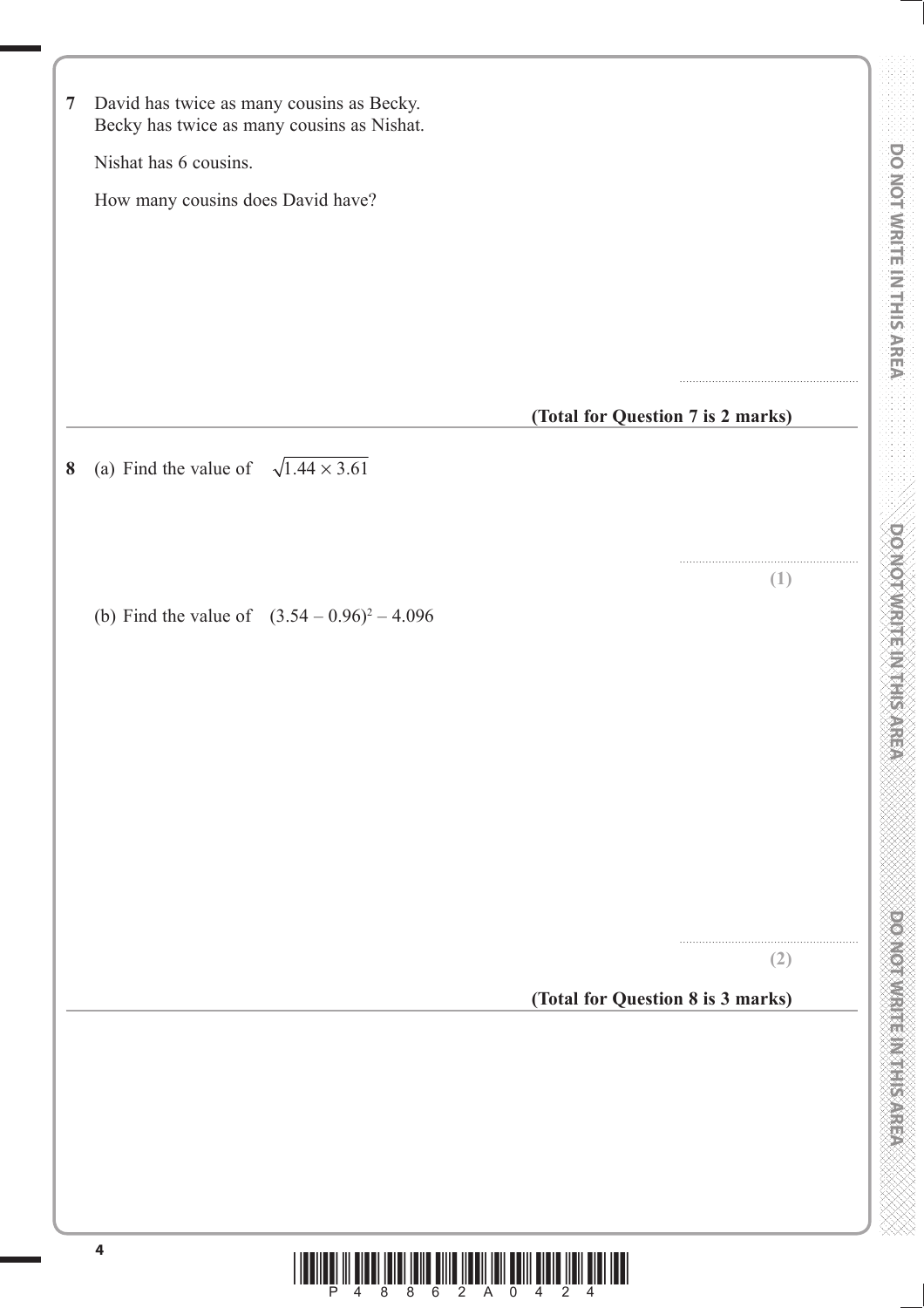**9** This is part of a bus timetable between Bury and Manchester.

| <b>Bury</b>        | 0825 | 0855 | 0915 | 0930 | 0945 | 1005 |
|--------------------|------|------|------|------|------|------|
| Whitefield         | 0834 | 0904 | 0924 | 0939 | 0954 | 1014 |
| <b>Heaton Park</b> | 0846 | 0916 | 0936 | 0951 | 1006 | 1027 |
| Cheetham           | 0856 | 0926 | 0946 | 1001 | 1016 | 1037 |
| Manchester         | 0905 | 0935 | 0955 | 1010 | 1025 | 1048 |

(a) How many minutes should the 08 25 bus take to go from Bury to Manchester?

....................................................... minutes **(1)**

Daniel goes from Whitefield to Manchester by bus.

 Daniel takes 17 minutes to get from his house to the bus stop in Whitefield. He takes 15 minutes to get from the bus stop in Manchester to work.

 Daniel has to get to work by 10 am. He leaves his house at 8.45 am.

 (b) Does Daniel get to work by 10 am? You must show all your working.

**(3)**

**(Total for Question 9 is 4 marks)**



**PONOTHER ETHERNOLOGIC**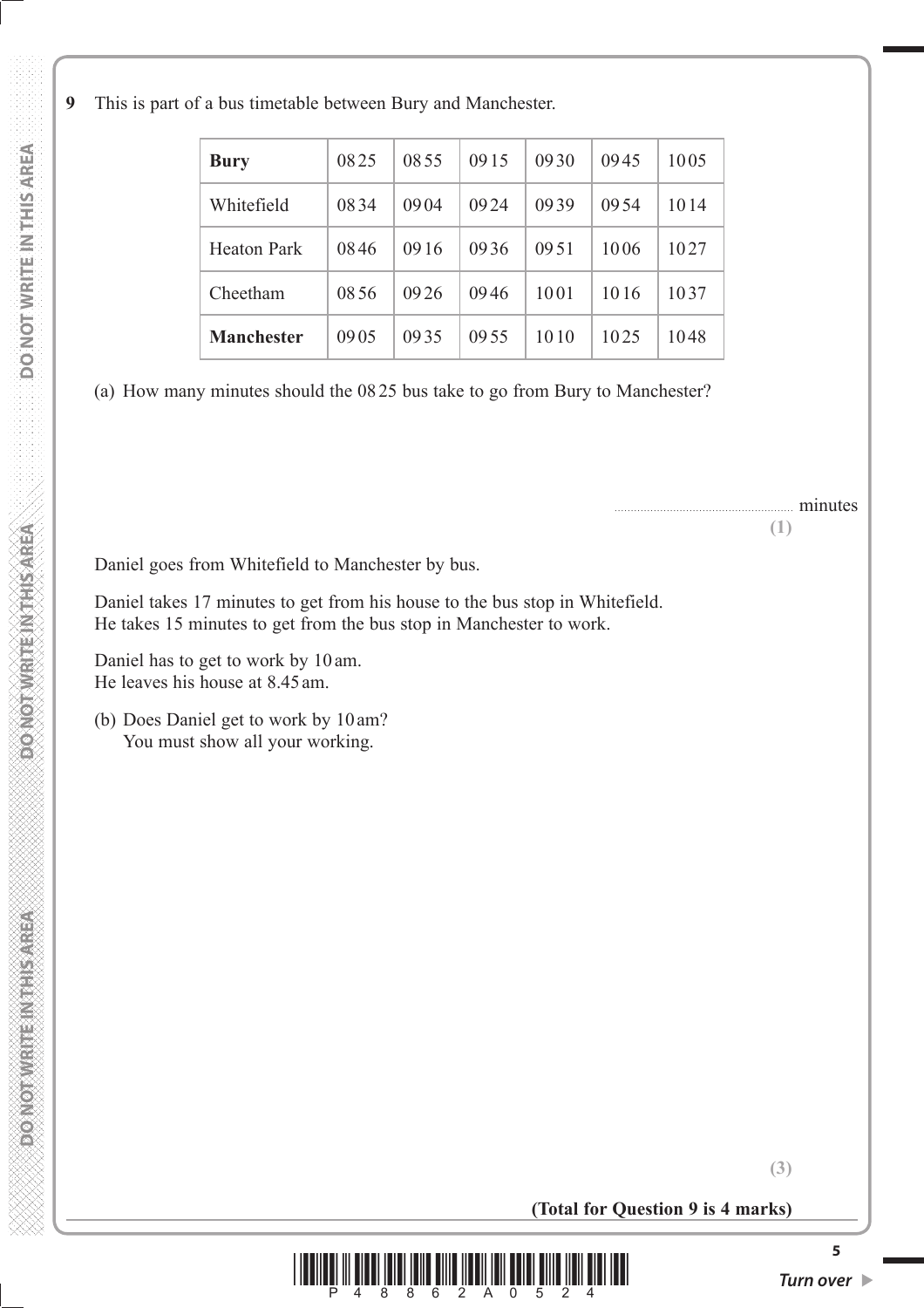**10** Bronwin works in a restaurant.

The table gives her rates of pay.

| Day              | Rate of pay     |
|------------------|-----------------|
| Monday to Friday | £8.40 per hour  |
| Weekend          | £11.20 per hour |

 Bronwin worked for a total of 20 hours last week. She worked 8 of these 20 hours at the weekend.

Show that Bronwin was paid less than £200 last week.

**(Total for Question 10 is 3 marks)**

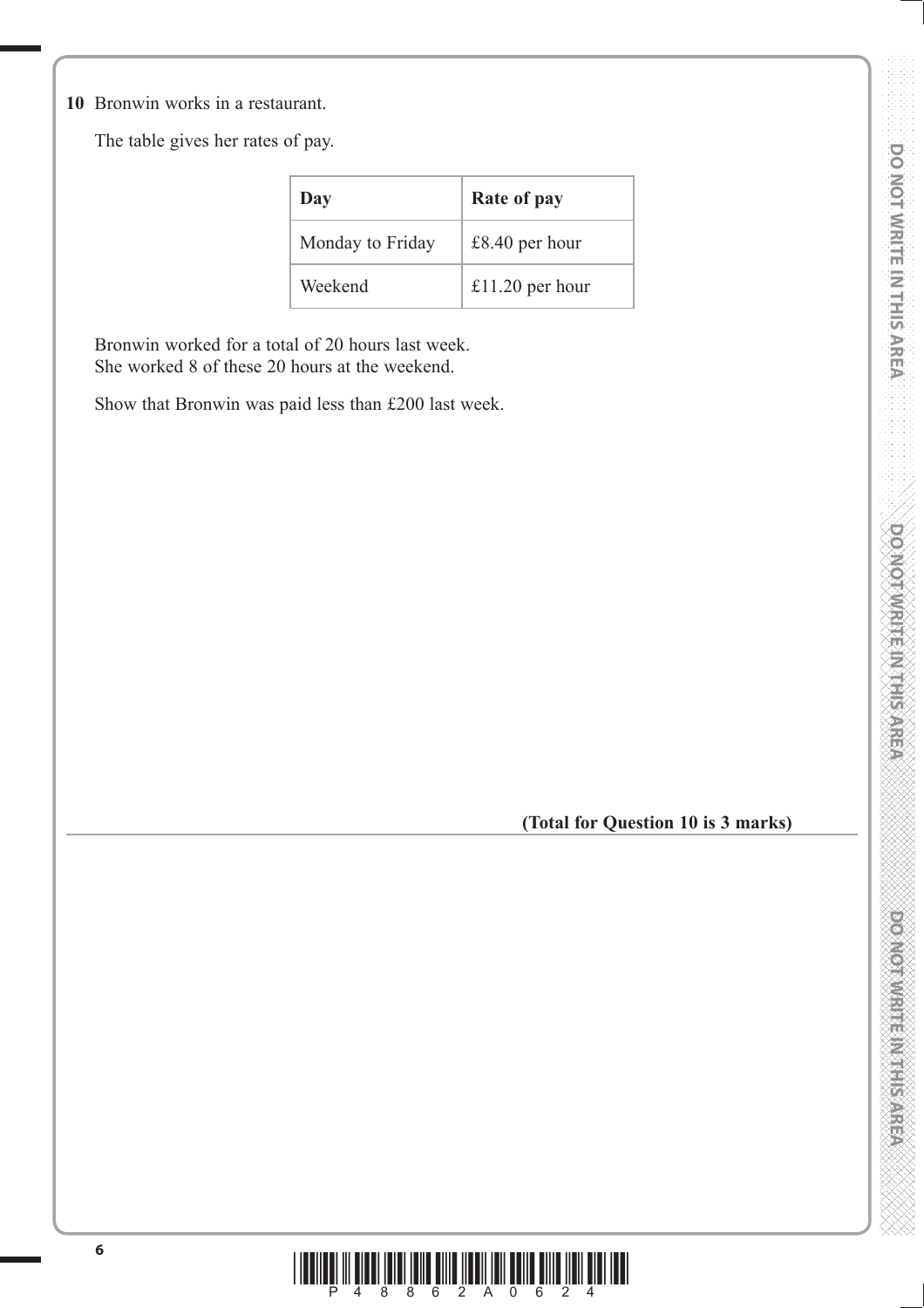**11** Last year the cost of a season ticket for a football club was £560 This year the cost of a season ticket for the club has been increased to £600

Write down the increase in the cost of a season ticket as a fraction of last year's cost.

**(Total for Question 11 is 2 marks)**

.......................................................



**7**

**DO NOT WRITE IN THIS AREA**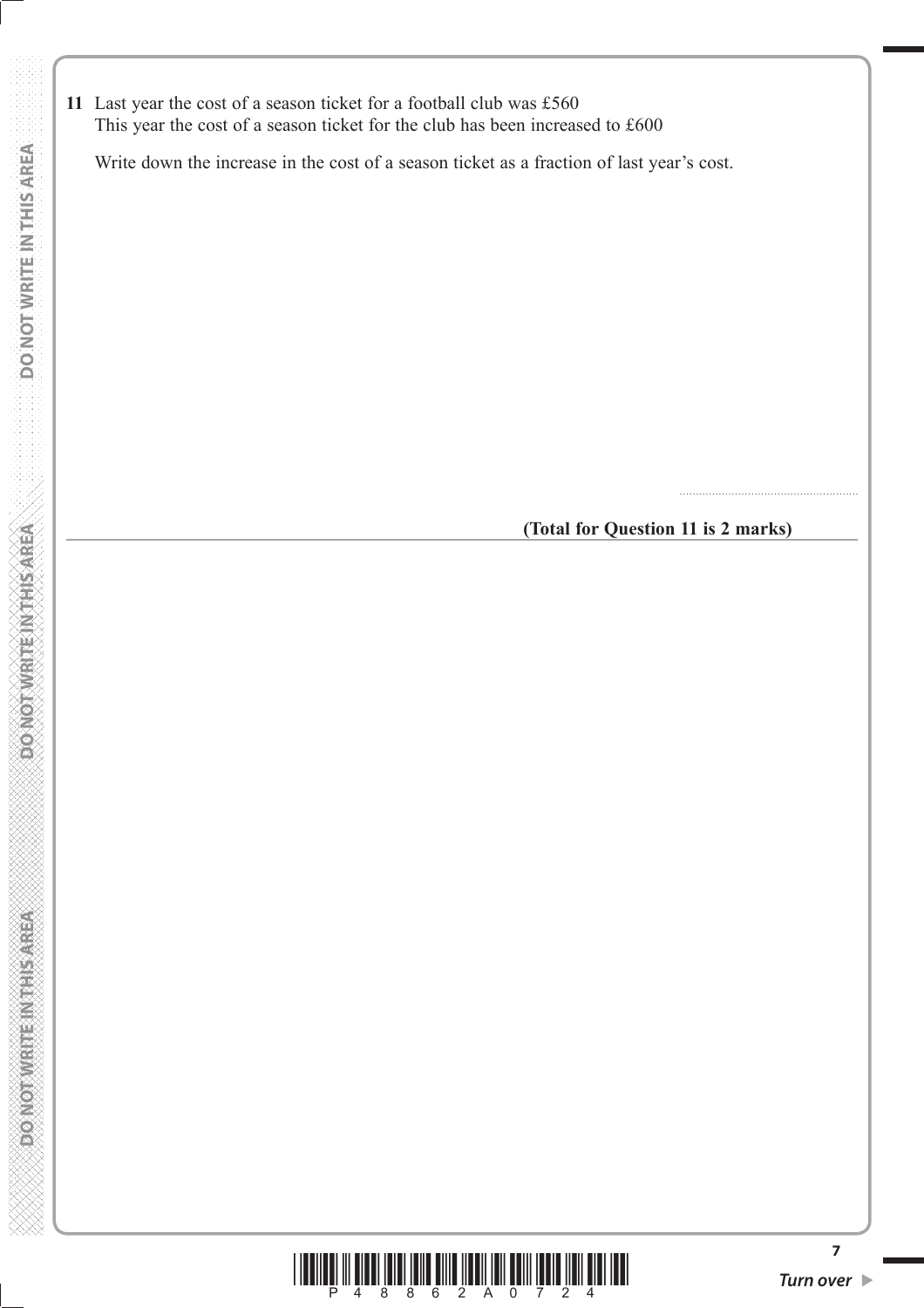The scale of the drawing is 1 : 200

 Work out the perimeter of the real tennis court. Give your answer in metres.

**(Total for Question 12 is 5 marks)**

postos musicalmentes experiences

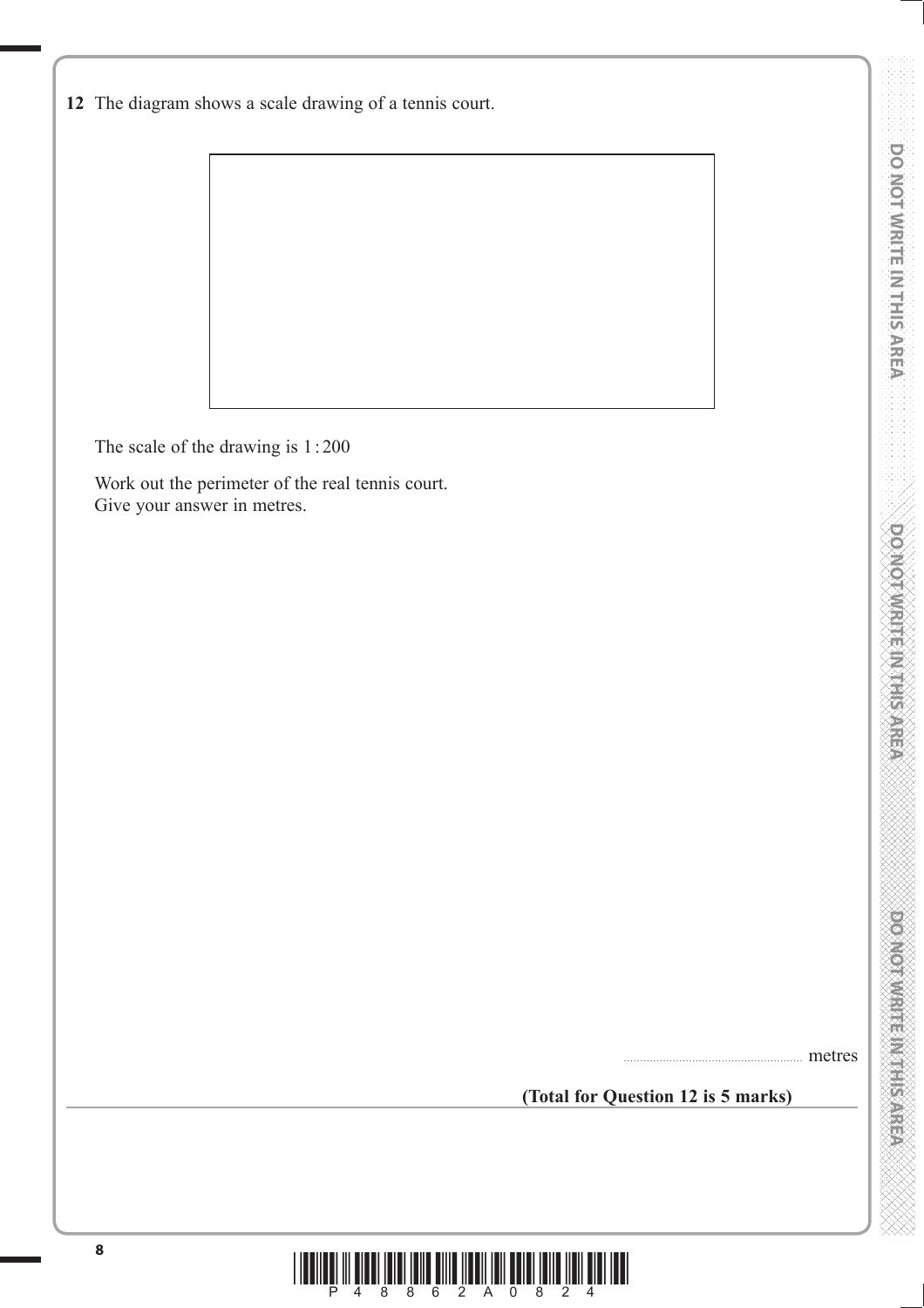**PONOT WRITEIN THIS AREA** 



 Match each equation in the table to the correct graph. Write the letter of the graph in the table.

| <b>Equation</b> | Graph |
|-----------------|-------|
| $y = 2$         |       |
| $y = x$         |       |
| $x + y = 2$     |       |

**(Total for Question 13 is 2 marks)**

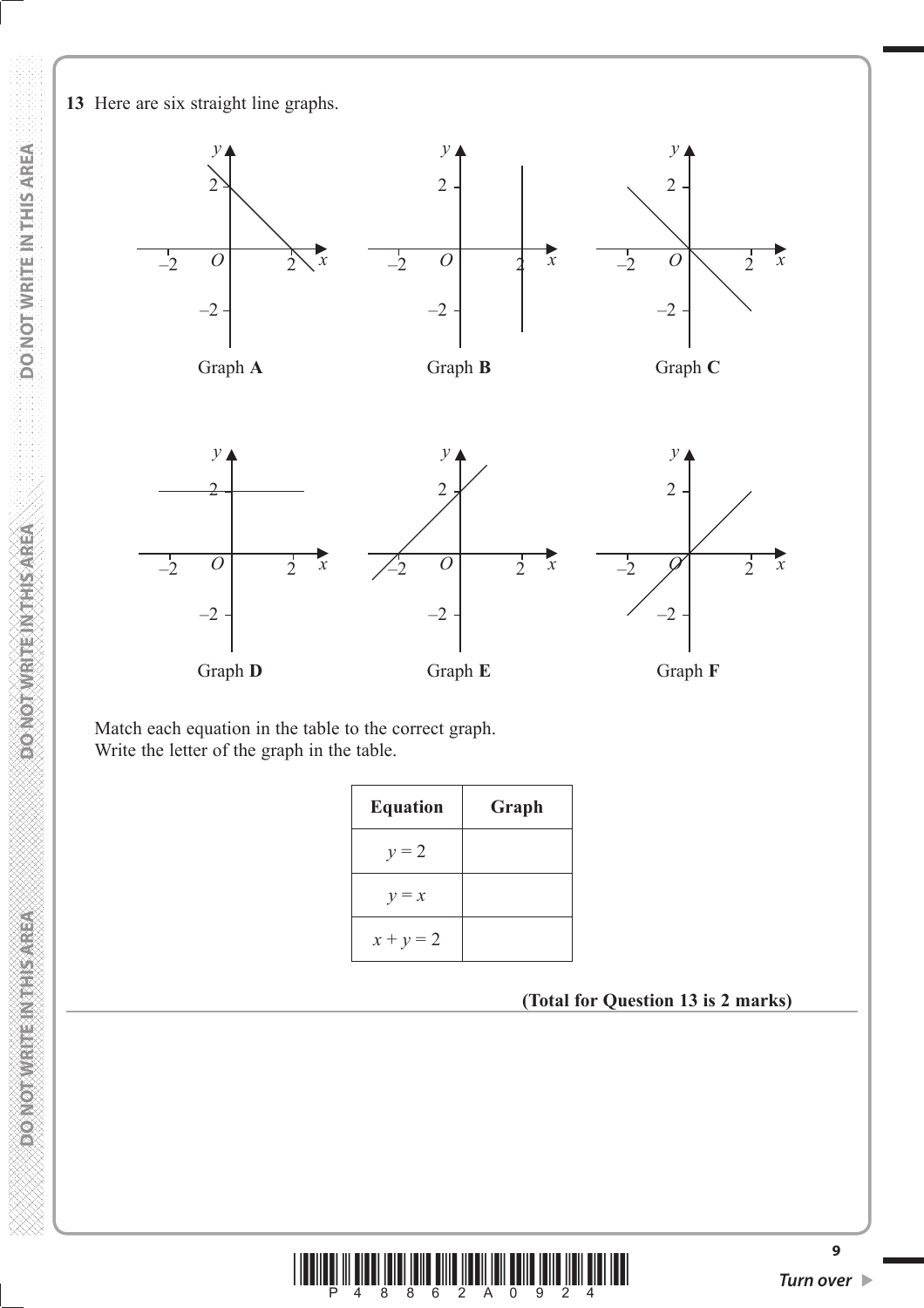|                                                        | 76     | $82\,$ | 84     | 69     | $80\,$ | 64     | $70\,$                                                                    | $81\,$ | $75\,$ | 91                                 |
|--------------------------------------------------------|--------|--------|--------|--------|--------|--------|---------------------------------------------------------------------------|--------|--------|------------------------------------|
|                                                        | $87\,$ | 67     | $80\,$ | $70\,$ | 94     | $76\,$ | $81\,$                                                                    | 69     | 71     | 77                                 |
| (a) Show this information in a stem and leaf diagram.  |        |        |        |        |        |        |                                                                           |        |        |                                    |
|                                                        |        |        |        |        |        |        |                                                                           |        |        |                                    |
|                                                        |        |        |        |        |        |        |                                                                           |        |        |                                    |
|                                                        |        |        |        |        |        |        |                                                                           |        |        |                                    |
|                                                        |        |        |        |        |        |        |                                                                           |        |        |                                    |
|                                                        |        |        |        |        |        |        |                                                                           |        |        |                                    |
|                                                        |        |        |        |        |        |        |                                                                           |        |        |                                    |
|                                                        |        |        |        |        |        |        |                                                                           |        |        |                                    |
|                                                        |        |        |        |        |        |        |                                                                           |        |        |                                    |
|                                                        |        |        |        |        |        |        |                                                                           |        |        |                                    |
|                                                        |        |        |        |        |        |        |                                                                           |        |        |                                    |
|                                                        |        |        |        |        |        |        |                                                                           |        |        |                                    |
|                                                        |        |        |        |        |        |        |                                                                           |        |        | (3)                                |
| One of these students is going to be chosen at random. |        |        |        |        |        |        |                                                                           |        |        |                                    |
| The pass mark in the French test is 71                 |        |        |        |        |        |        |                                                                           |        |        |                                    |
| Omar writes,                                           |        |        |        |        |        |        | The probability that this student failed the French test is $\frac{1}{4}$ |        |        |                                    |
|                                                        |        |        |        |        |        |        |                                                                           |        |        |                                    |
| Omar is wrong.<br>(b) Explain why.                     |        |        |        |        |        |        |                                                                           |        |        |                                    |
|                                                        |        |        |        |        |        |        |                                                                           |        |        |                                    |
|                                                        |        |        |        |        |        |        |                                                                           |        |        |                                    |
|                                                        |        |        |        |        |        |        |                                                                           |        |        | (2)                                |
|                                                        |        |        |        |        |        |        |                                                                           |        |        | (Total for Question 14 is 5 marks) |
|                                                        |        |        |        |        |        |        |                                                                           |        |        |                                    |
|                                                        |        |        |        |        |        |        |                                                                           |        |        |                                    |
|                                                        |        |        |        |        |        |        |                                                                           |        |        |                                    |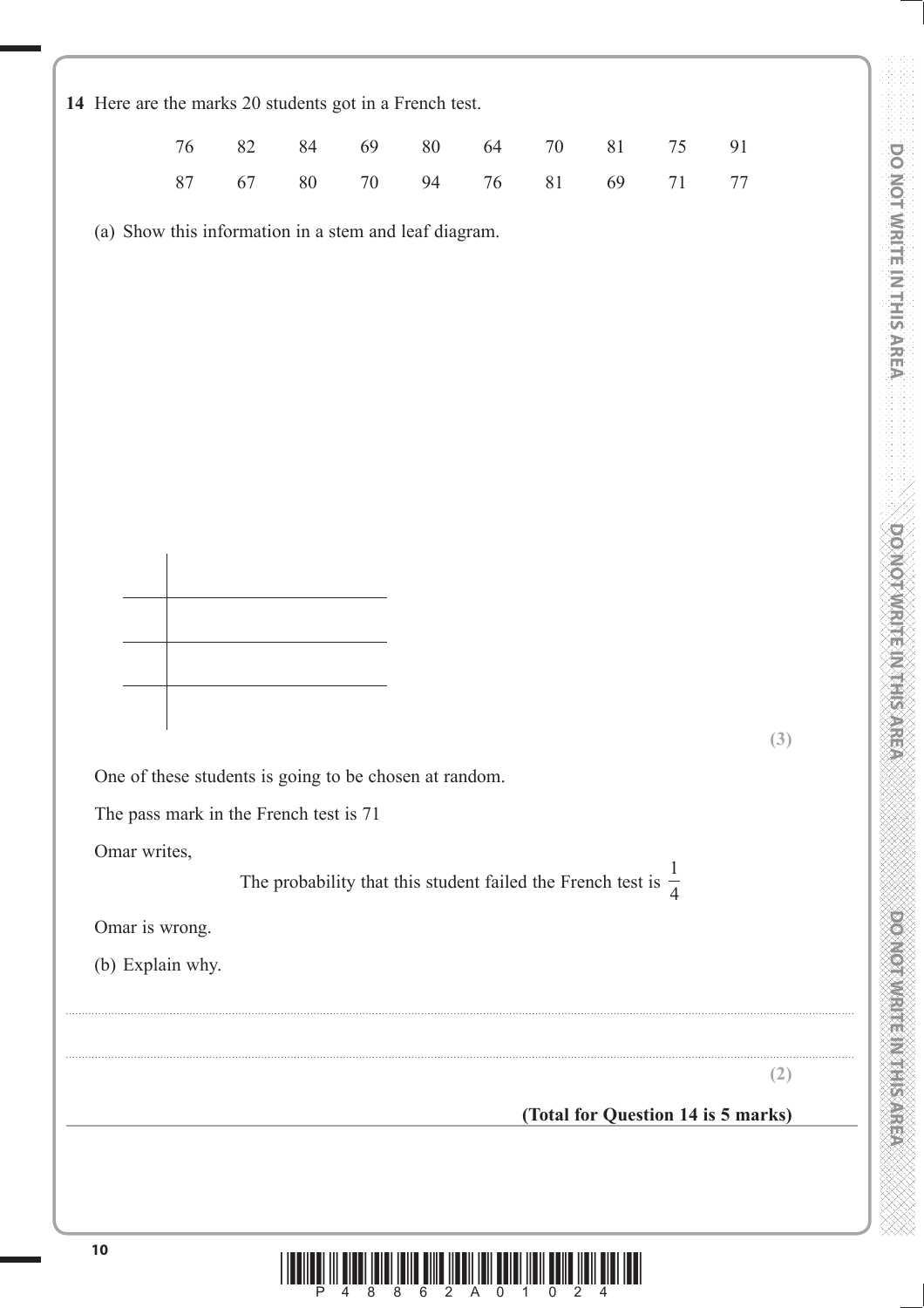| Here is her working.<br>Jenny's answer is wrong.                        | $12 - 2 \times 4 = 10 \times 4 = 40$                   |     |
|-------------------------------------------------------------------------|--------------------------------------------------------|-----|
| (a) Explain what Jenny has done wrong.                                  |                                                        |     |
|                                                                         |                                                        | (1) |
| Rehan is asked to find the range of the numbers<br>Here is his working. | $3 \t1$<br>8<br>$7\phantom{.0}$<br>$Range = 5 - 3 = 2$ | 5   |
| This is wrong.                                                          |                                                        |     |
| (b) Explain why.                                                        |                                                        |     |
|                                                                         |                                                        | (1) |
|                                                                         | (Total for Question 15 is 2 marks)                     |     |
|                                                                         |                                                        |     |
|                                                                         |                                                        |     |
|                                                                         |                                                        |     |
|                                                                         |                                                        |     |
|                                                                         |                                                        |     |
|                                                                         |                                                        |     |
|                                                                         |                                                        |     |
|                                                                         |                                                        |     |

DO NOT WRITE IN THIS AREA

**DONOTWRITEINTHISAREA**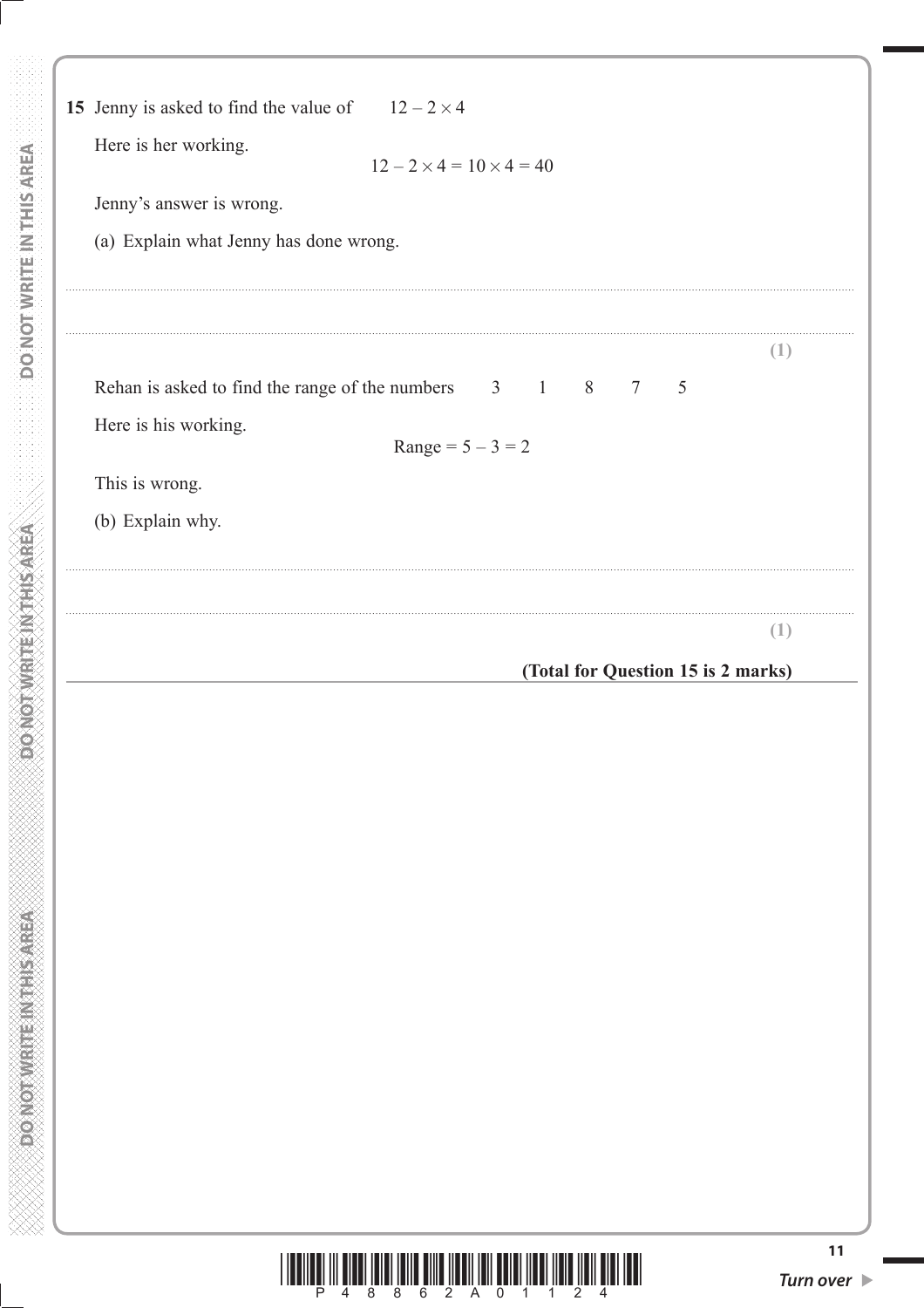**16** Alan, Bispah and Chan share a sum of money. Alan gets  $\frac{1}{8}$  of the money.

Bispah gets  $\frac{1}{2}$  of the money.

Chan gets the rest of the money.

Alan gets £2.50

(a) Work out how much money Bispah gets.

£.......................................................

**(2)**

(b) Find the ratio

amount of money Alan gets : amount of money Chan gets

Give your answer in the form  $a:b$  where  $a$  and  $b$  are whole numbers.

**(3)**

.......................................................

**(Total for Question 16 is 5 marks)**

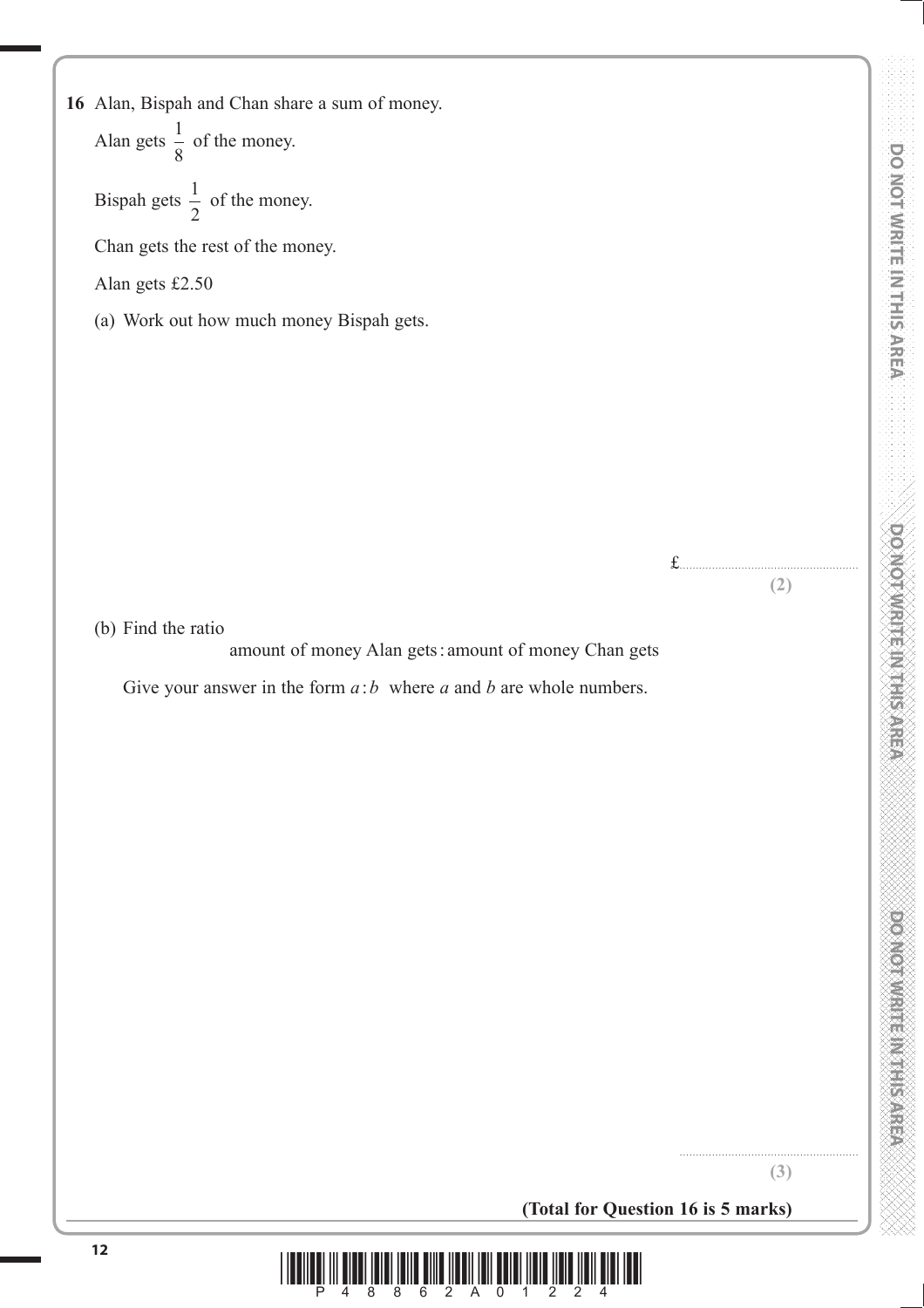**DONOT WRITEINTHIS AREA** 





The area of the triangle is  $162 \text{ cm}^2$ 

Work out the value of *x*.

*x* = .......................................................

#### **(Total for Question 17 is 3 marks)**

**18** Work out the value of

 $2.645 \times 10$  $1.15 \times 10$ 9 3 . .  $\times$ ×

Give your answer in standard form.

**(Total for Question 18 is 2 marks)**



.......................................................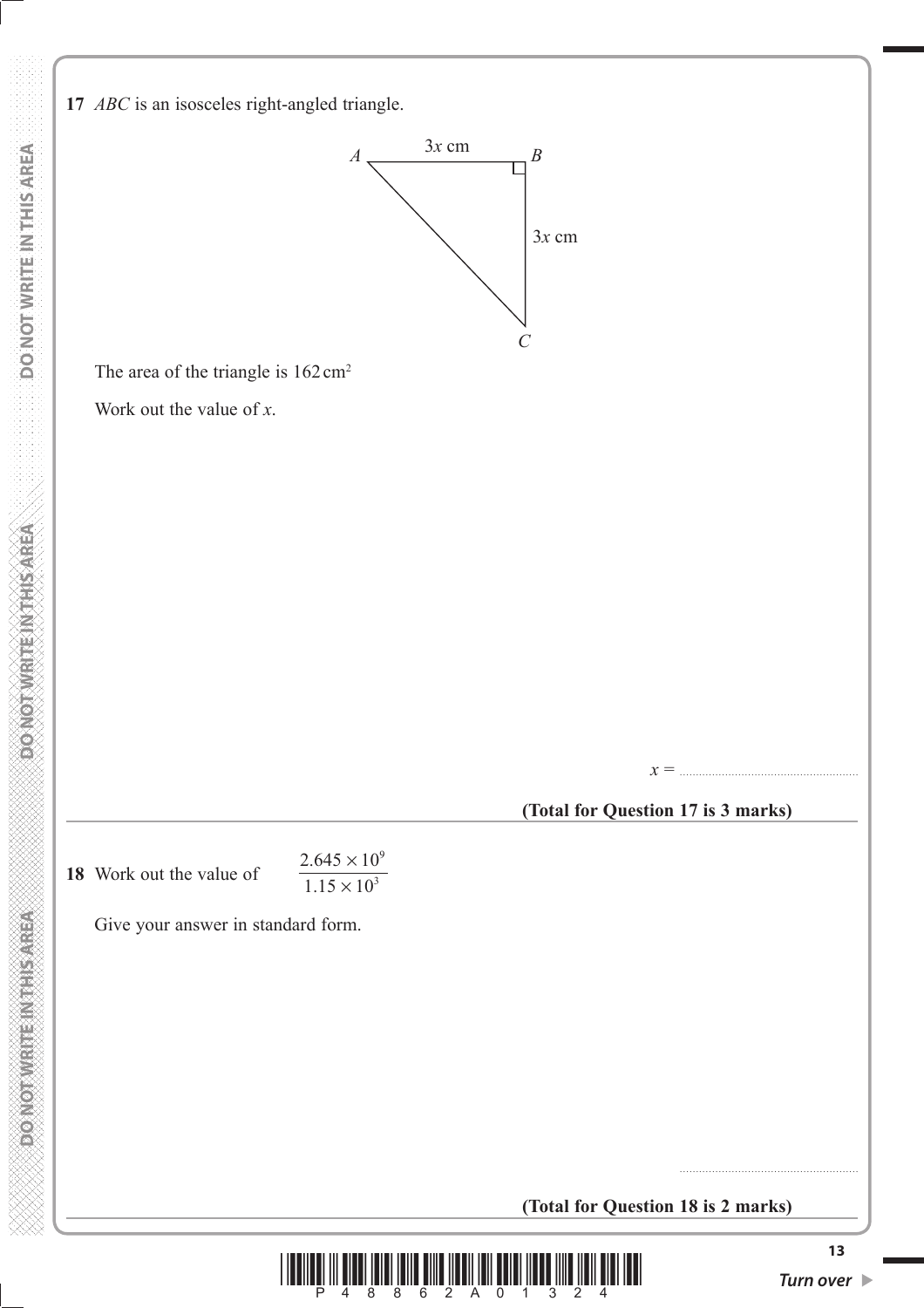

**DO NOT WRITE IN THIS AREA DO NOT WRITE IN THIS AREA DO NOT WRITE IN THIS AREA DO NOT WRITE IN THIS AREA DO NOT WRITE IN THIS AREA DO NOT WRITE IN THIS AREA DO NOT WRITE IN THIS AREA DO NOT WRITE IN THIS AREA DO NOT WRITE** 

**DO NOT WRITE INTHIS AREA** 

**CONCRETE METALSAREA** 

DO NOTWRITE IN THIS AREA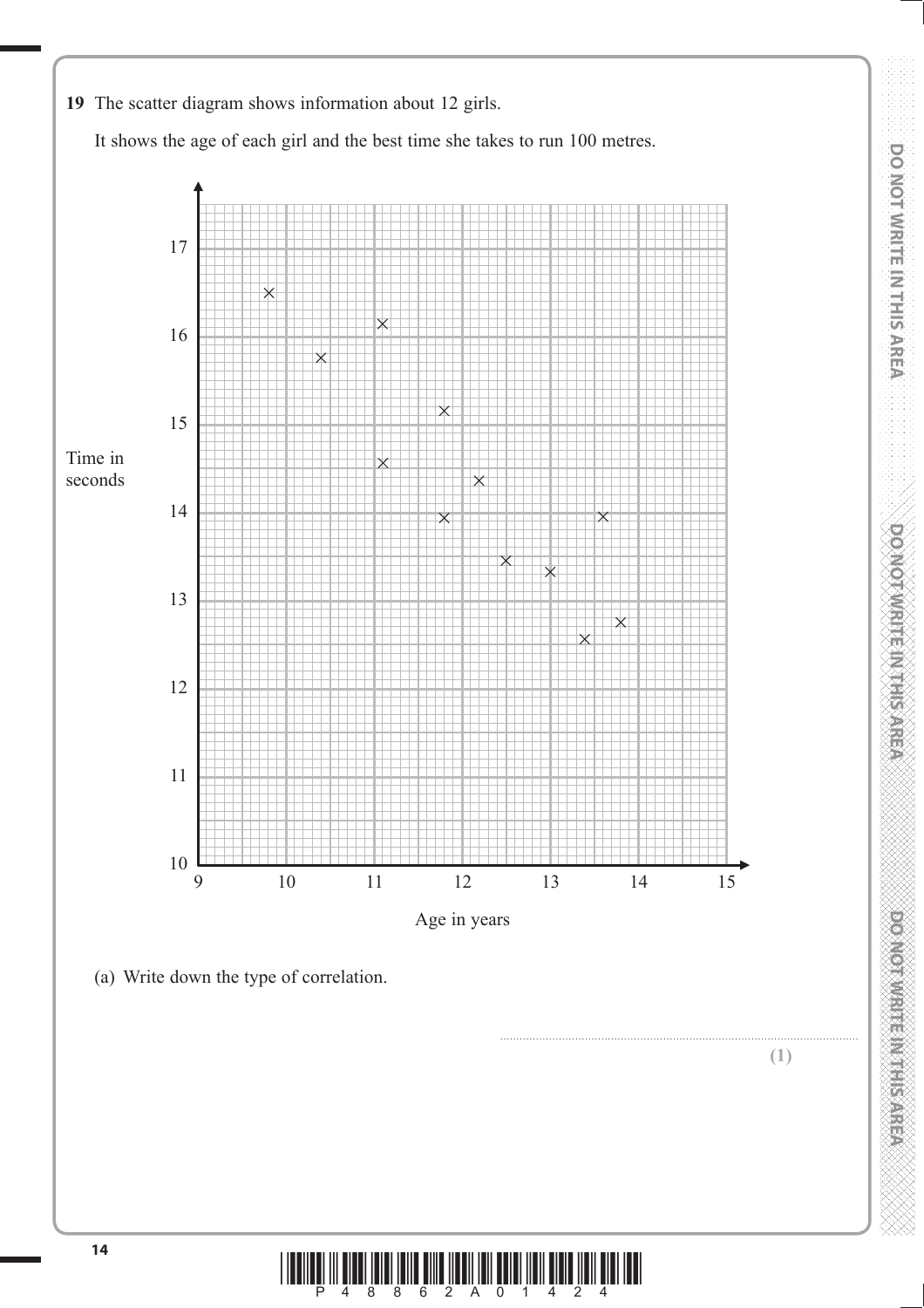|                                  | The point representing this information would be an outlier on the scatter diagram. |
|----------------------------------|-------------------------------------------------------------------------------------|
| (b) Explain why.                 |                                                                                     |
|                                  |                                                                                     |
| Debbie is 15 years old.          | (1)                                                                                 |
| Debbie says,                     | "The scatter diagram shows I should take less than 12 seconds to run 100 metres."   |
| (c) Comment on what Debbie says. |                                                                                     |
|                                  |                                                                                     |
|                                  |                                                                                     |
|                                  | (1)                                                                                 |
|                                  | (Total for Question 19 is 3 marks)                                                  |
|                                  |                                                                                     |
|                                  |                                                                                     |
|                                  |                                                                                     |
|                                  | (Total for Question 20 is 2 marks)                                                  |
|                                  |                                                                                     |
|                                  |                                                                                     |

**DO NOT WRITE IN THIS AREA** 

**DO NOT WRITE IN THIS AREA**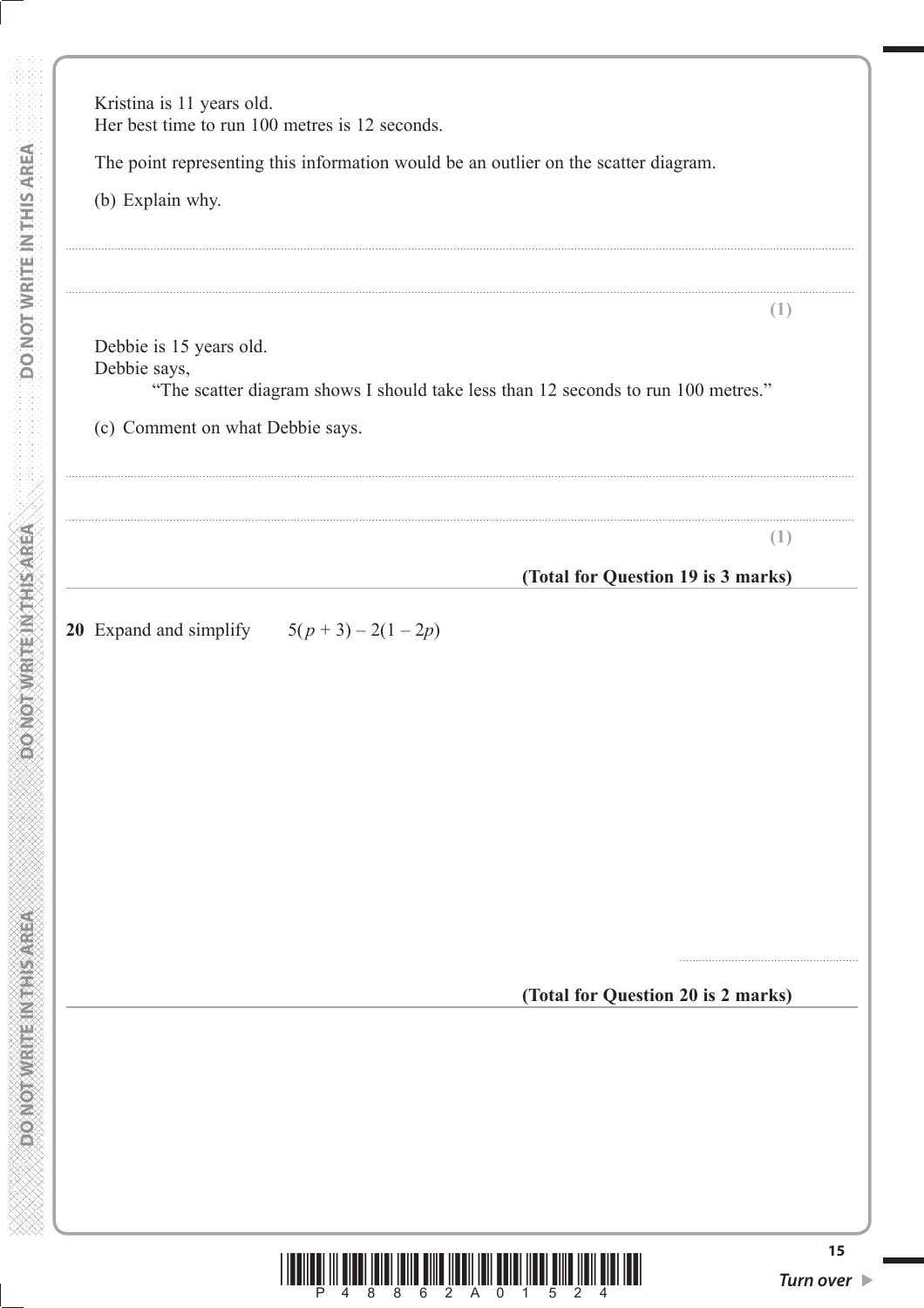



On the grid, draw a triangle equal in area to this trapezium.

**(Total for Question 21 is 2 marks)**

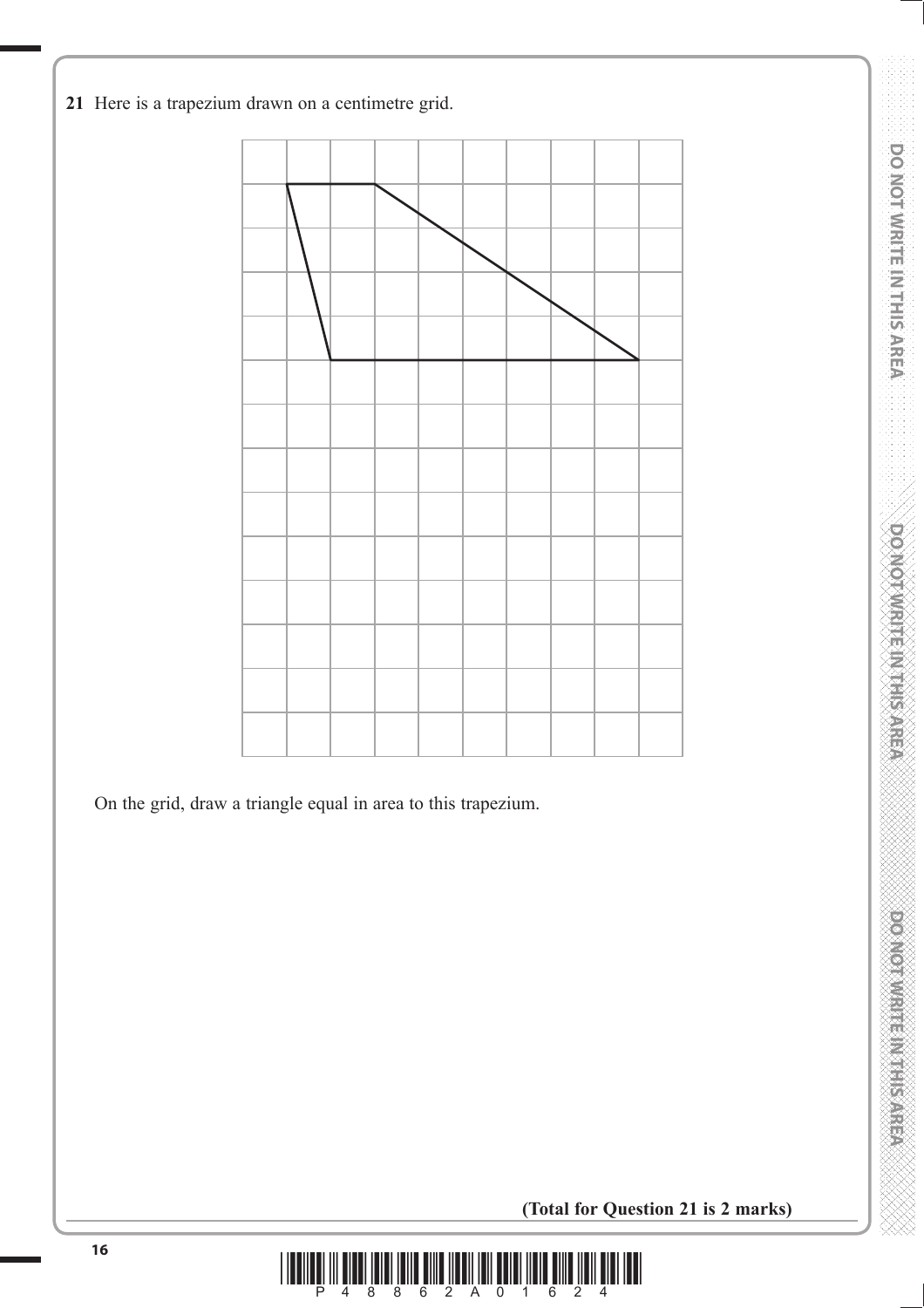Amir draws this probability tree diagram. The diagram is not correct. first throw second throw land on 4 0.35 land on 4 0.65 0.65 not land on 4 land on 4 0.65  $0.25$ not land on 4 0.35 not land on 4 Write down two things that are wrong with the probability tree diagram.  $\frac{1}{2}$ (Total for Question 22 is 2 marks) | **|| || ||** || || ||<br>8

 $\overline{8}$ 

 $\overline{6}$ 

 $\overline{0}$ 

 $2 A$ 

 $17$ 

**MEET ASSESSED AND AN ANONY OF A** 

22 When a biased 6-sided dice is thrown once, the probability that it will land on 4 is 0.65 The biased dice is thrown twice.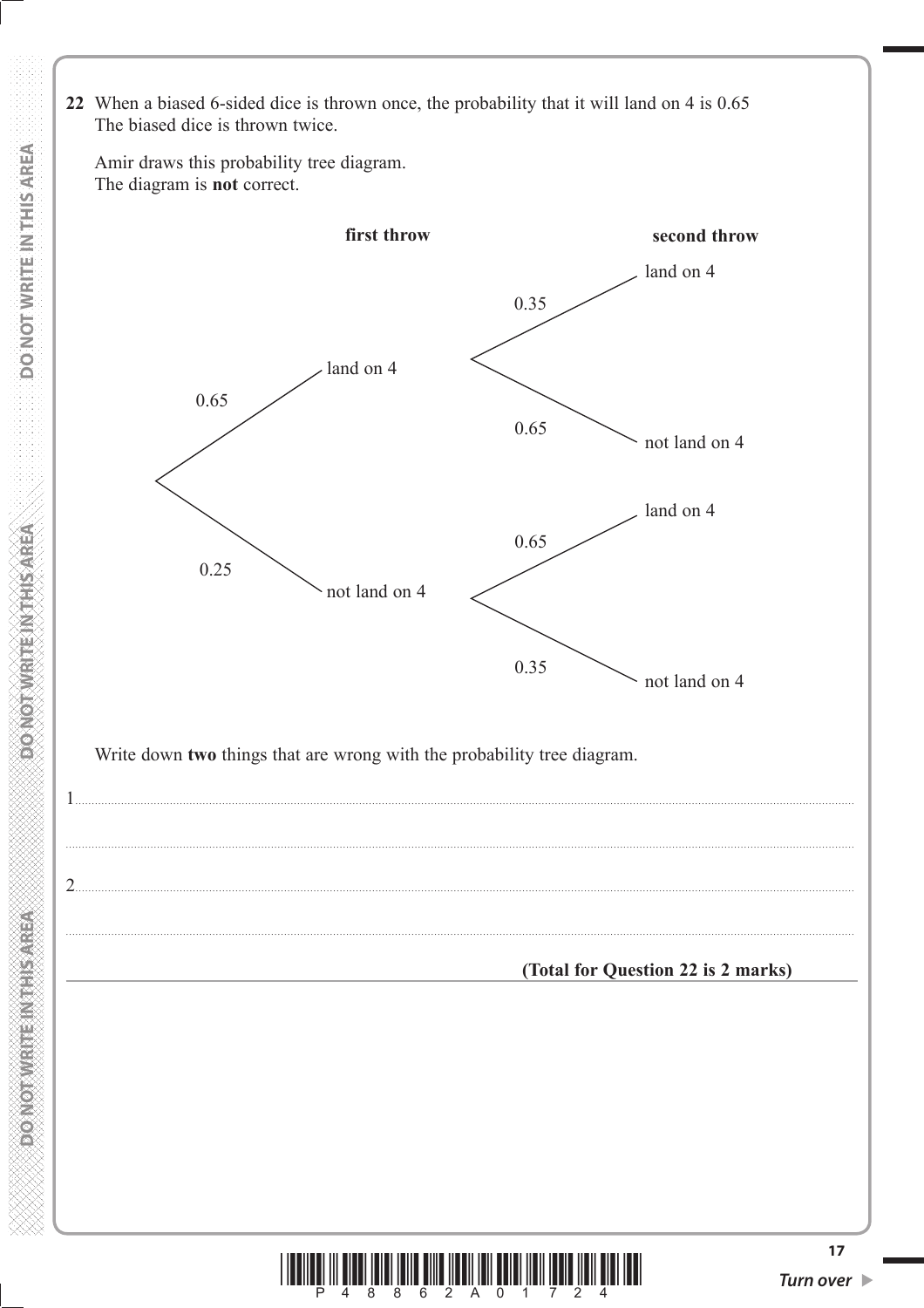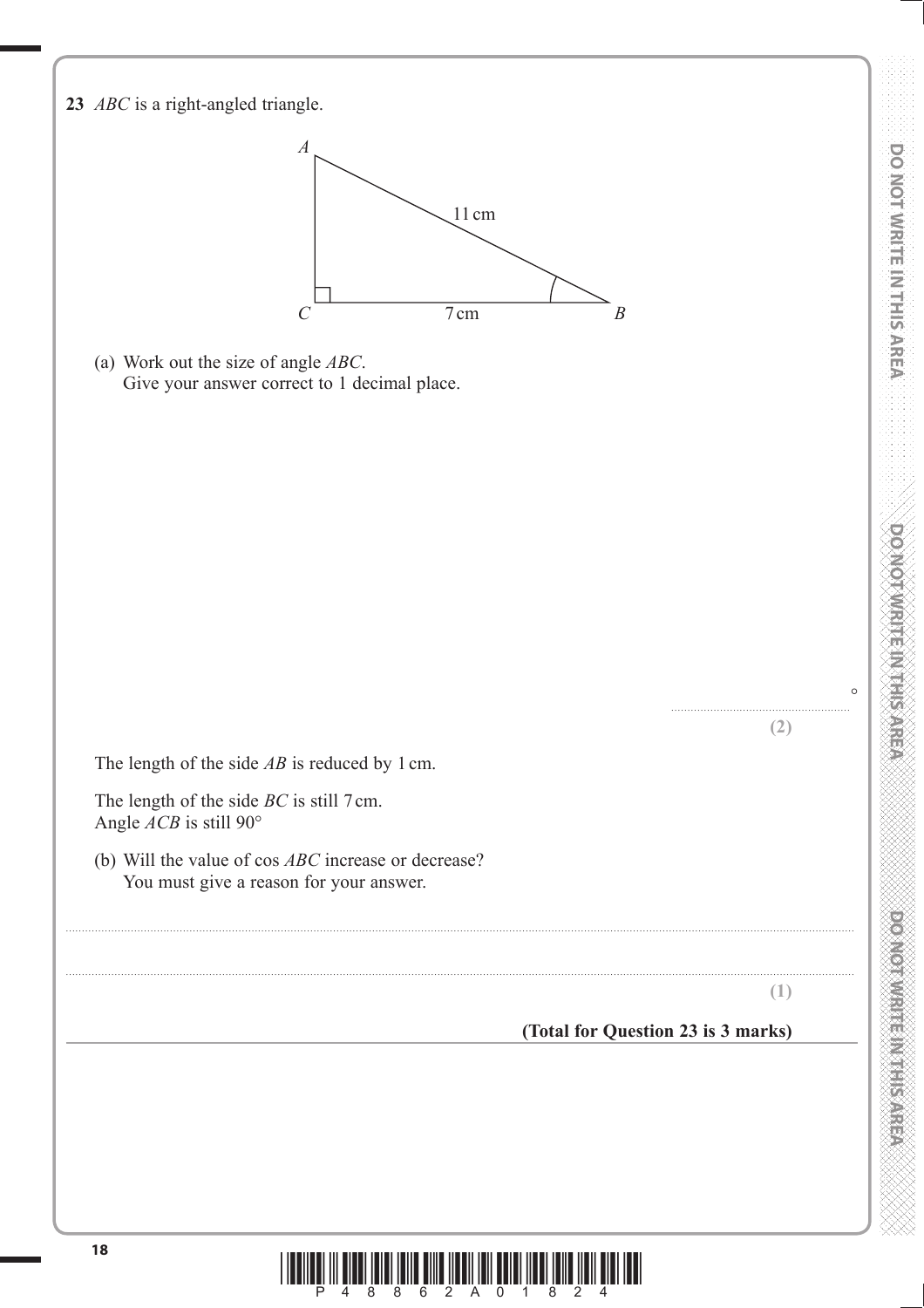**24** There are some counters in a bag.

The counters are red or white or blue or yellow.

Bob is going to take at random a counter from the bag.

The table shows each of the probabilities that the counter will be blue or will be yellow.

| <b>Colour</b>      | red | white | blue | yellow |
|--------------------|-----|-------|------|--------|
| <b>Probability</b> |     |       | 0.45 | 0.25   |

There are 18 blue counters in the bag.

 The probability that the counter Bob takes will be red is twice the probability that the counter will be white.

(a) Work out the number of red counters in the bag.

 A marble is going to be taken at random from a box of marbles. The probability that the marble will be silver is 0.5

There must be an even number of marbles in the box.

(b) Explain why.

**(Total for Question 24 is 5 marks)**



..................................................................................................................................................................................................................................................

..................................................................................................................................................................................................................................................

....................................................... **(4)**

**(1)**

*<u>RESPERING BRIGHTS CONSIGLER</u>*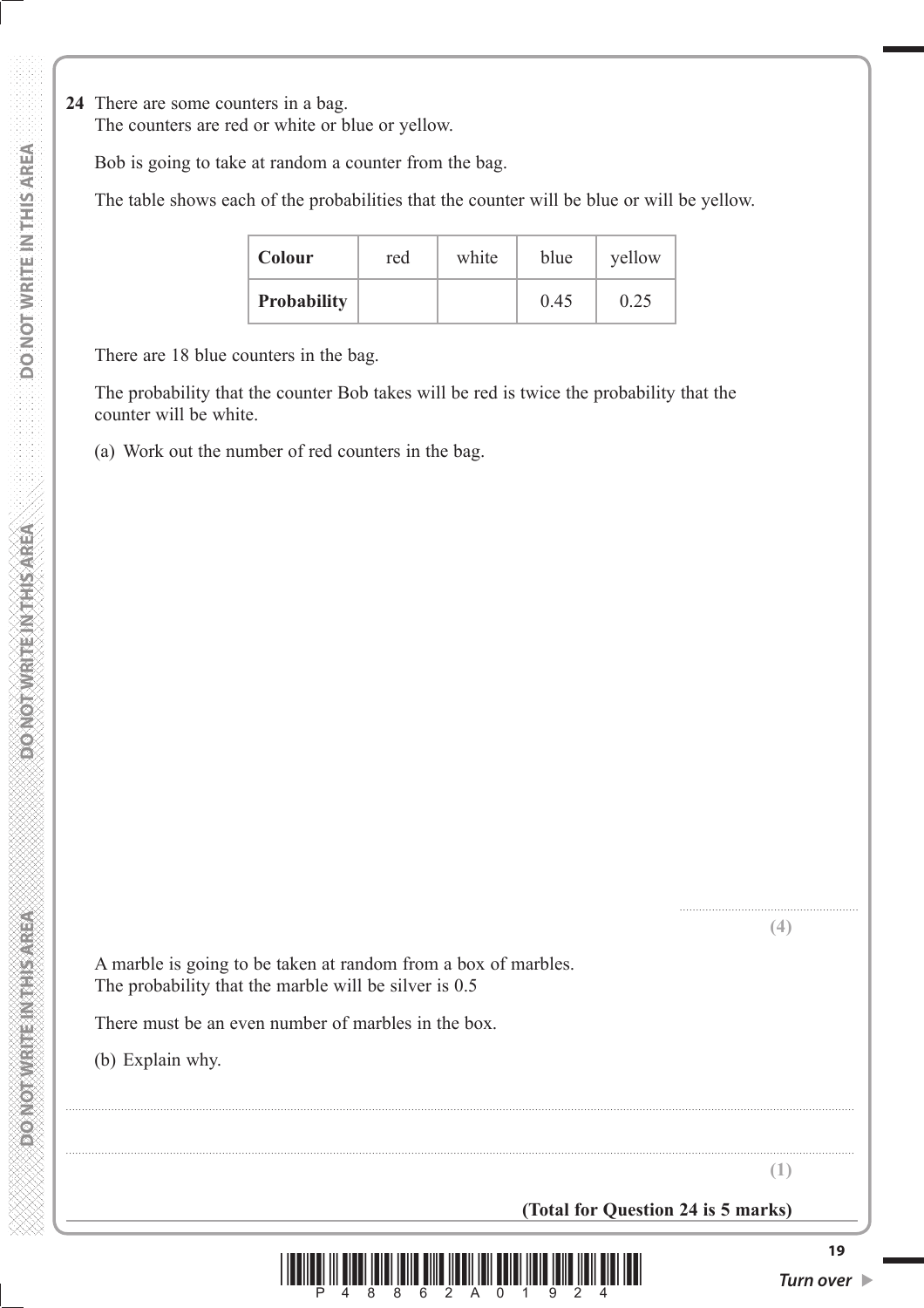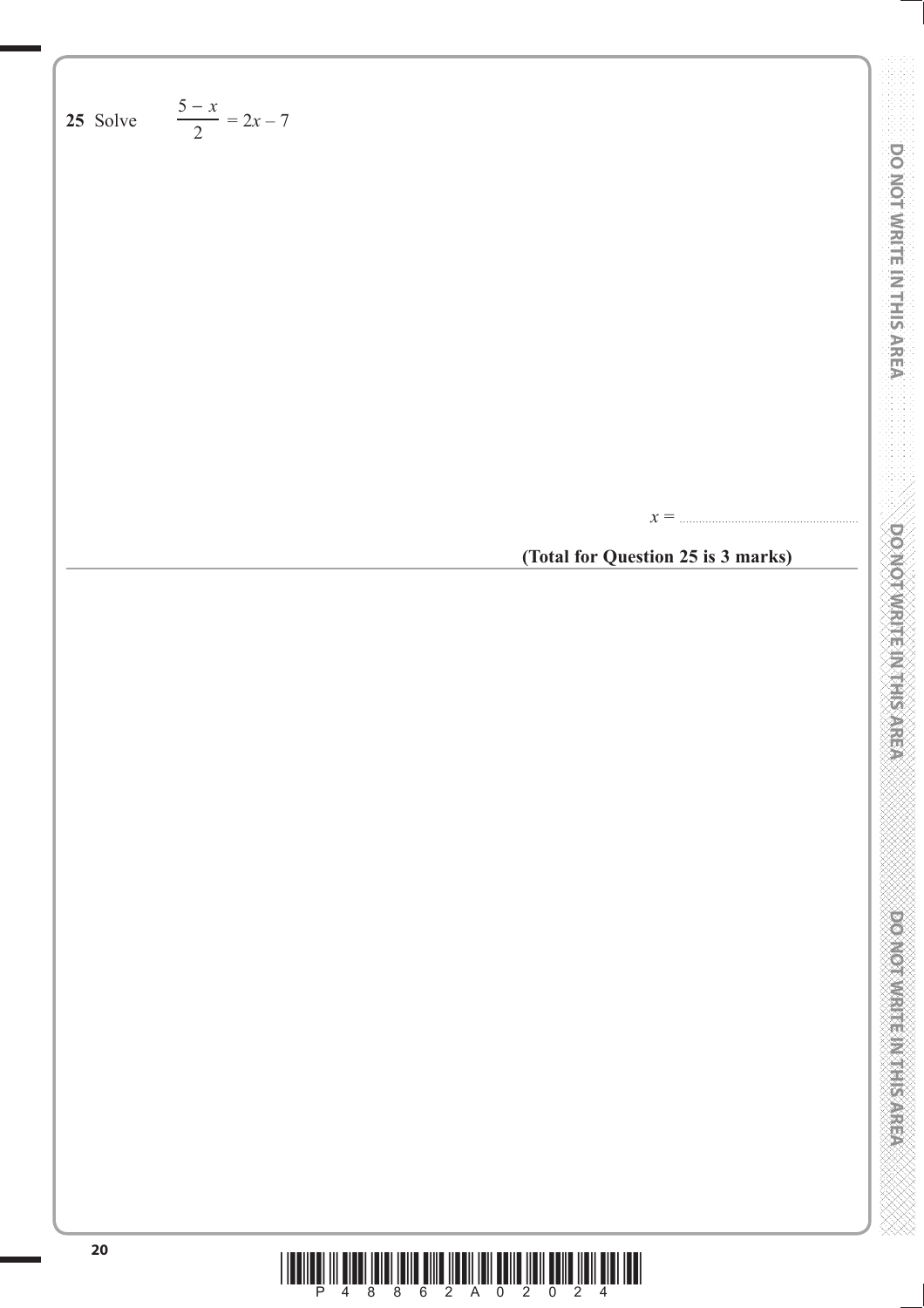#### **26** *ABCDE* is a pentagon.



Angle *BCD* = 2× angle *ABC*

 **DO NOT WRITE IN THIS AREA DO NOT WRITE IN THIS AREA DO NOT WRITE IN THIS AREA DO NOT WRITE IN THIS AREA DO NOT** 

**DONOT WRITEINTHIS AREA** 

**DONOT WRITE NATHS AREA** 

DO NOT WRITE IN THIS AREA

 Work out the size of angle *BCD*. You must show all your working.

**(Total for Question 26 is 5 marks)**



 $\circ$ 

.......................................................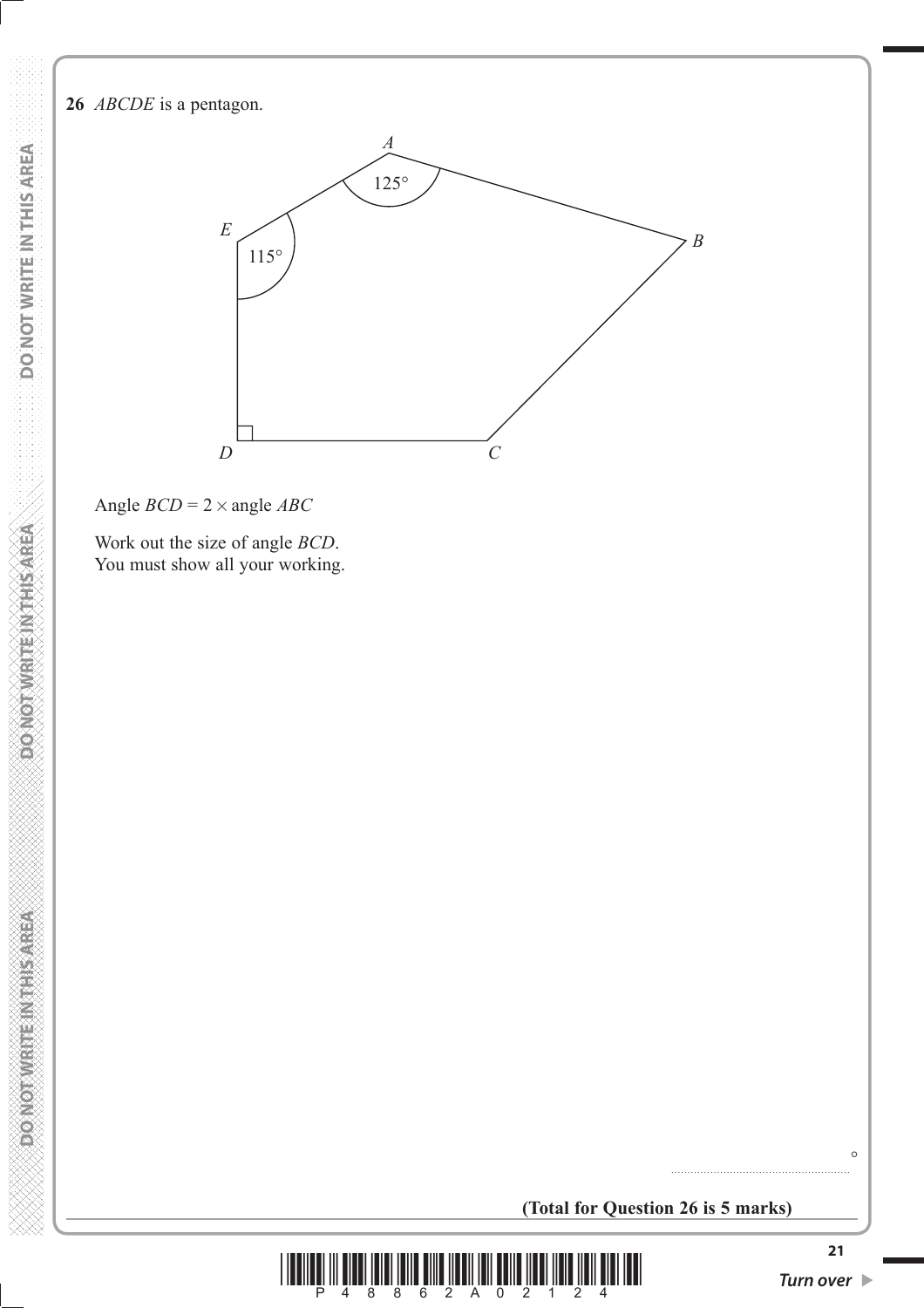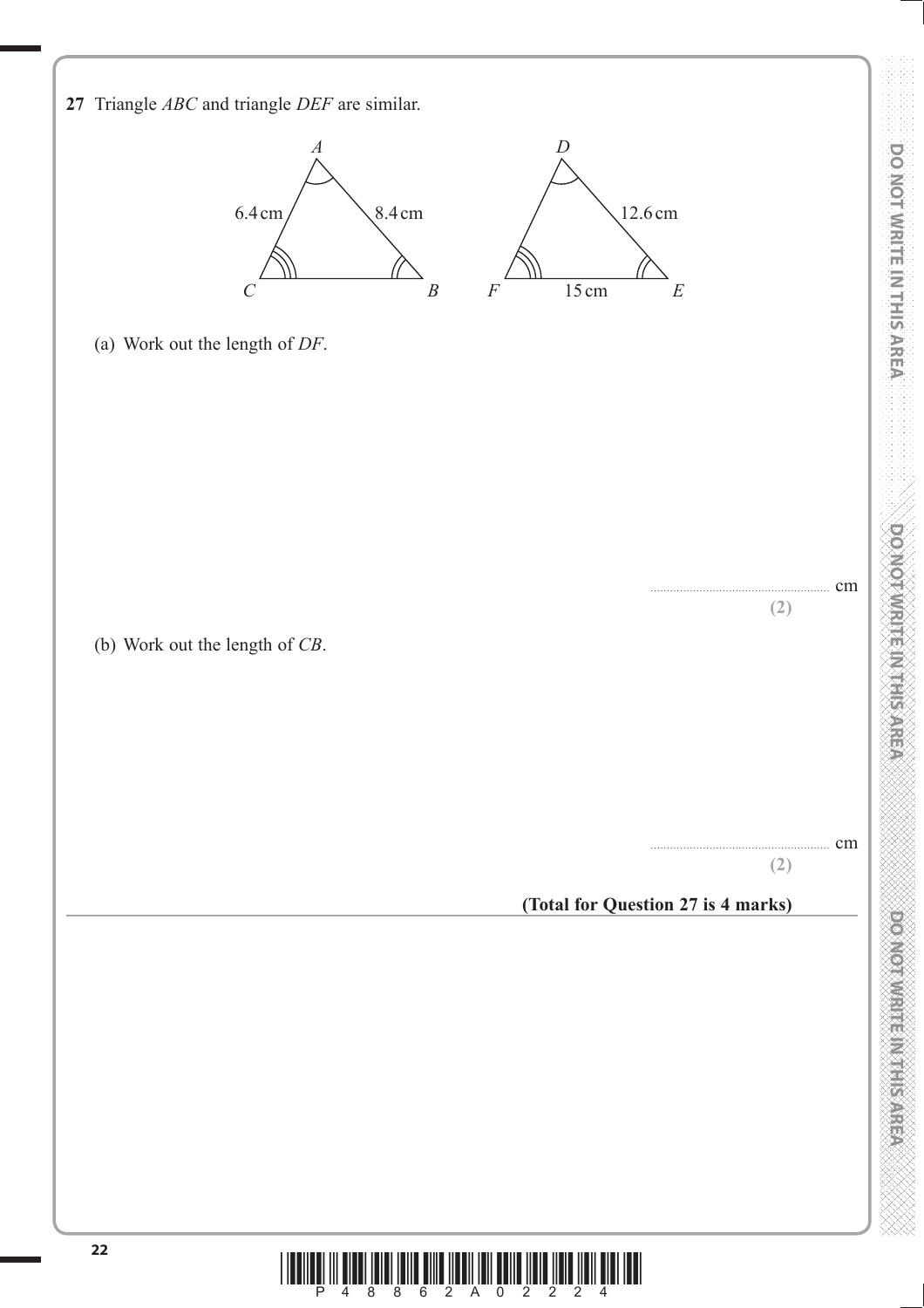**DO NOT WRITE IN THIS AREA DO NOT WRITE IN THIS AREA DO NOT WRITE IN THIS AREA DO NOT WRITE IN THIS AREA DO NOT** 

**DOMOTIVRITE NITHSAREA** 

**DO NOT WRITE IN THIS AREA** 

DO NOT WRITE IN THIS AREA

$$
T = \sqrt{\frac{g+6}{2}}
$$

**(Total for Question 28 is 3 marks)**

.......................................................

**TOTAL FOR PAPER IS 80 MARKS**